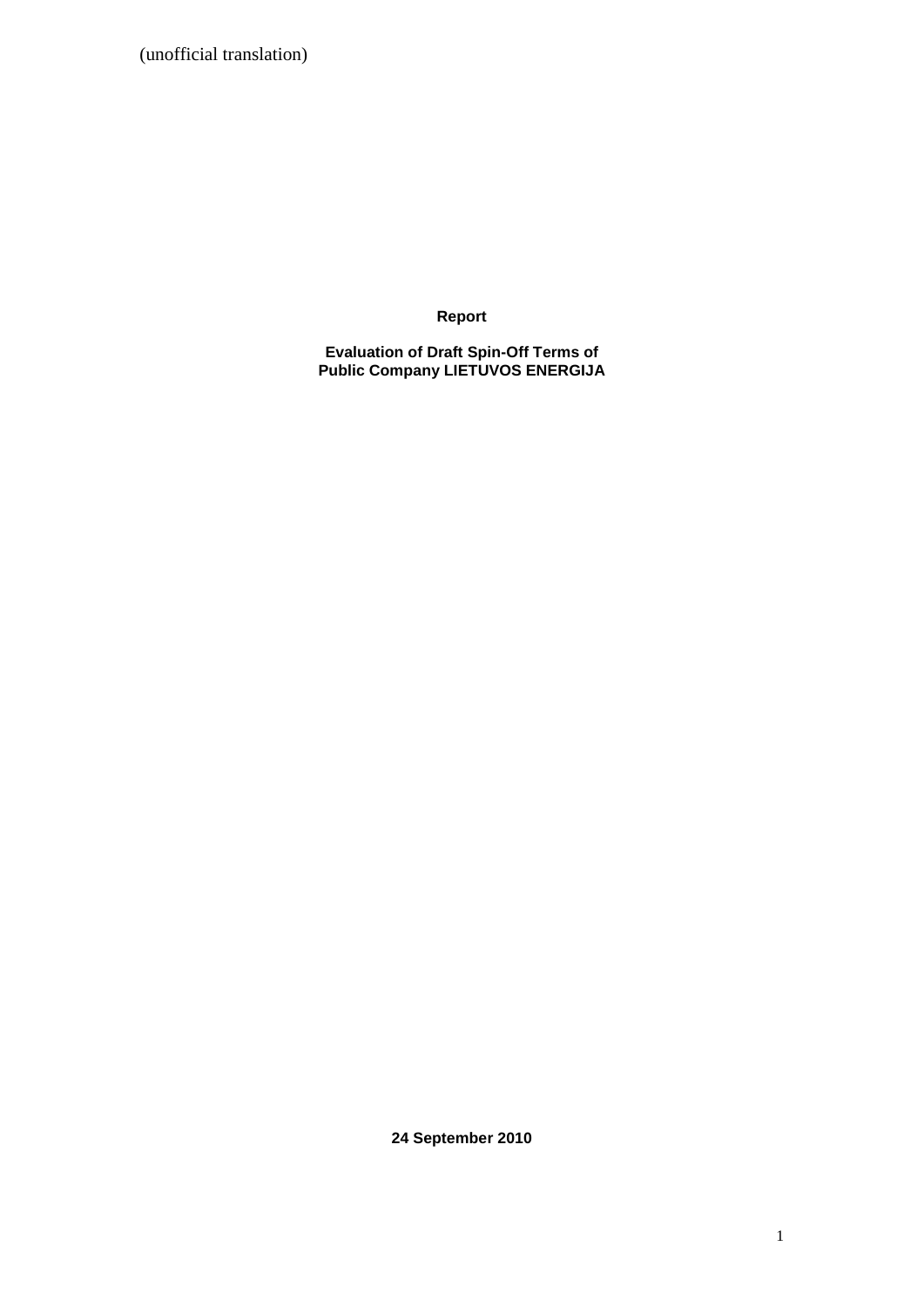## **To the shareholders of the Public Company LIETUVOS ENERGIJA**

We have conducted an evaluation of the draft terms of spin-off of the Public Company LIETUVOS ENERGIJA carried out according to Article 71(1) of the Company Law of the Republic of Lithuania under the spin-off procedure subject to the provisions of the Civil Code of the Republic of Lithuania regulating reorganisation by division approved by the Board of AB Lietuvos energija on 24 September 2010 (hereinafter the "Draft")**.** 

All information provided in this Draft has been prepared and made available by management of the Public Company LIETUVOS ENERGIJA which is responsible for the preparation of the Draft. The assets and liabilities of the Public Company LIETUVOS ENERGIJA taking part in the spin-off have not been evaluated for the purposes of spin-off, but the interim financial statements drawn up according to the International Financial Reporting Standards as at 30 June 2010 have been reviewed by the audit company UAB PricewaterhouseCoopers which presented the review report with the qualified opinion on the limited scope of work.

The exchange ratio of shares of AB Lietuvos energija, which will continue operating after the spin-off, and newly set up company, which will receive a portion of assets, rights and obligations of AB Lietuvos energija (hereinafter the "New Company"), has been determined on the basis of book values of assets and in view of the following facts:

- (a) on 30 August 2010, the Public Company LIETUVOS ENERGIJA drew up the financial statements as at 30 June 2010 reviewed by UAB PricewaterhouseCoopers which presented the review report;
- (b) According to the International Financial Reporting Standards, including IAS 34 "Interim financial statements", all post-balance sheet events that occurred before the date of financial statements (30 August 2010) have been disclosed in the explanatory note to the interim financial statements of AB Lietuvos energija;
- (c) The authorised capital of AB Lietuvos energija was increased on 8 September 2010 by issuing 304,098,871 shares with the nominal value of LTL 1 which were paid up by contributing assets worth LTL 629,484,662.97.

Based on the assets and liabilities to be spun off, AB Lietuvos energija divides its equity capital and authorised capital accordingly. Every share of a shareholder of AB Lietuvos energija is divided according to the share of the authorised capital attributed to AB Lietuvos energija operating after the spin-off and to the New Company, taking into account the rounding rules and share allocation procedure laid down in the spin-off terms.

The Draft has been evaluated in accordance with the International Standards on Related Services approved by the International Federation of Accountants, laws of the Republic of Lithuania, Civil Code of the Republic of Lithuania, Company Law of the Republic of Lithuania, other legal acts, contract on evaluation of draft spin-off terms and existing practice.

We hereby represent and assure that:

- we have not deliberately concealed additional circumstances and analyses material to the spin-off of AB Lietuvos energija;
- information on the activities of AB Lietuvos energija is and will be confidential;
- we never had, do not have and do not intend to have any interest in the assets management by AB Lietuvos energija;
- our remuneration for services provided does not depend on the opinion and analysis laid down herein.

The draft spin-off terms of AB Lietuvos energija by spinning off part of the activities from the current activities of the Company and setting up the New Company on the basis of assets, rights and obligations attributed to that spun-off part and allowing AB Lietuvos energija to continue operating have been drawn up properly in accordance with the requirements laid down in the Civil Code of the Republic of Lithuania and Company Law of the Republic of Lithuania.

> UAB Moore Stephens Vilnius (Licence No 001226) Director, Auditor D. Pranckėnienė (Certificate No 000345)

Vilnius, 24 September 2010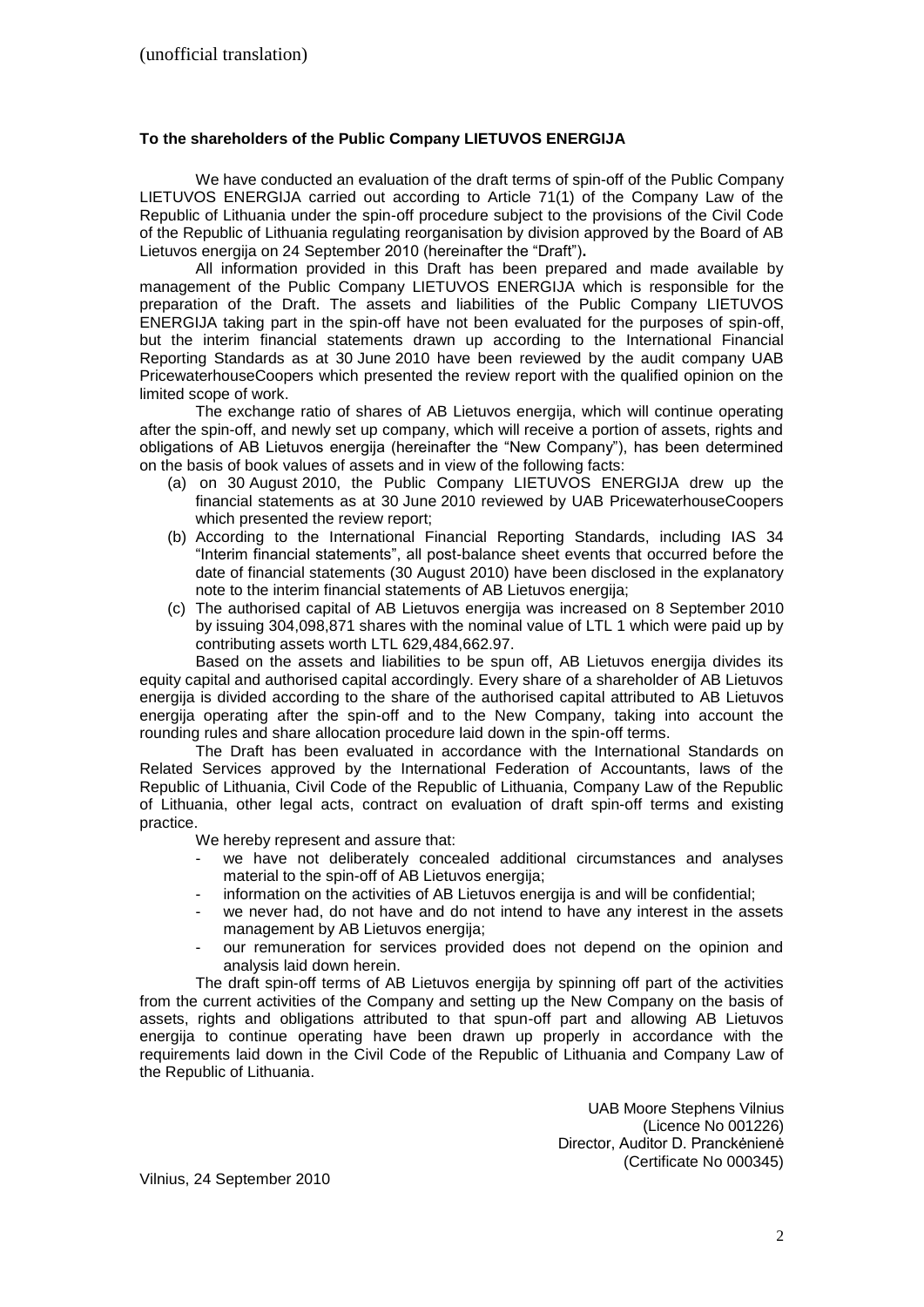#### **1. Conclusions on correctness and validity of the share exchange ratio**

. On 30 June 2010, the authorised capital of AB Lietuvos energija was LTL 689,515,435 comprising 689,515,435 ordinary registered shares (ORS) with the nominal value of LTL 1. Later, a new share issue was launched and an increase in the authorised capital of AB Lietuvos energija to LTL 304,098,871 was registered on 8 September 2010 after the issue of 304,098,871 ordinary registered shares with the nominal value of LTL 1. All newly issued shares of AB Lietuvos energija have been duly subscribed to and paid up. The increased authorised capital of AB Lietuvos energija divided into 993,614,306 ORS with the nominal value of LTL 1 was registered on 8 September 2010.

The share exchange ratio is calculated according to the financial statements and drawn up spin-off balance sheets as at 30 June 2010 taking account of the share issue of 8 September 2010. Shares of the New Company and AB Lietuvos energija continuing after the spin-off will be issued to the shareholders of AB Lietuvos energija on the share exchange date in proportion to the shares held by each shareholder in AB Lietuvos energija before the spin-off.

Table 1. Value of 1 share of AB Lietuvos energija based on net assets (LTL "000 if not stated otherwise)

|                                                              | <b>AB Lietuvos</b><br>energija<br>30.06.2010 | New share<br>issue | <b>AB Lietuvos</b><br>energija<br>08.09.2010*<br>(before spin-<br>off) |
|--------------------------------------------------------------|----------------------------------------------|--------------------|------------------------------------------------------------------------|
| Intangible assets                                            | 1,990                                        |                    | 1,990                                                                  |
| Tangible assets                                              | 2,768,992                                    | 57,304             | 2,826,296                                                              |
| Investments in subsidiaries<br>Investments in associates and | 28,259                                       | 572,180            | 600,439                                                                |
| jointly controlled entities                                  | 24,707                                       |                    | 24,707                                                                 |
| <b>Receivables</b>                                           | 471                                          |                    | 471                                                                    |
| <b>Non-current assets</b>                                    | 2,824,419                                    | 629,484            | 3,453,903                                                              |
| <b>Current assets</b>                                        | 243,722                                      |                    | 243,722                                                                |
| <b>TOTAL ASSETS</b>                                          | 3,068,141                                    | 629,484            | 3,697,625                                                              |
| Non-current liabilities                                      | 323,378                                      |                    | 323,378                                                                |
| <b>Current liabilities</b>                                   | 97,975                                       |                    | 97,975                                                                 |
| <b>Total liabilities</b>                                     | 421,353                                      | 0                  | 421,353                                                                |
| <b>Net assets (assets less</b><br>liabilities)               | 2,646,788                                    | 629,484            | 3,276,272                                                              |
| <b>Number of shares</b><br>Value of 1 share, LTL (net        | 689,515,435                                  | 304,098,871        | 993,614,306                                                            |
| assets/ number of shares)                                    | 3.84                                         | 2.07               | 3.30                                                                   |
| Nominal value of 1 share, LTL                                | 1                                            | 1                  | 1                                                                      |

\* Financial data of AB Lietuvos energija as at 30 June 2010 taking into account the increased authorised capital registered on 8 September 2010.

It should be noted UAB PricewaterhouseCoopers, the audit company which reviewed the financial statements of AB Lietuvos energija as at the exchange ratio date, issued a qualified opinion on the limited scope of work drawing attention of shareholders to the fact that all tangible non-current assets, with the exception of the hydropower plant and hydro pumped storage power plant, were carried at a revaluated amount which reflects the fair value of these assets on the revaluation date and that recent amendments to the legal acts may have a significant adverse effect on the fair and recoverable value of AB Lietuvos energija. UAB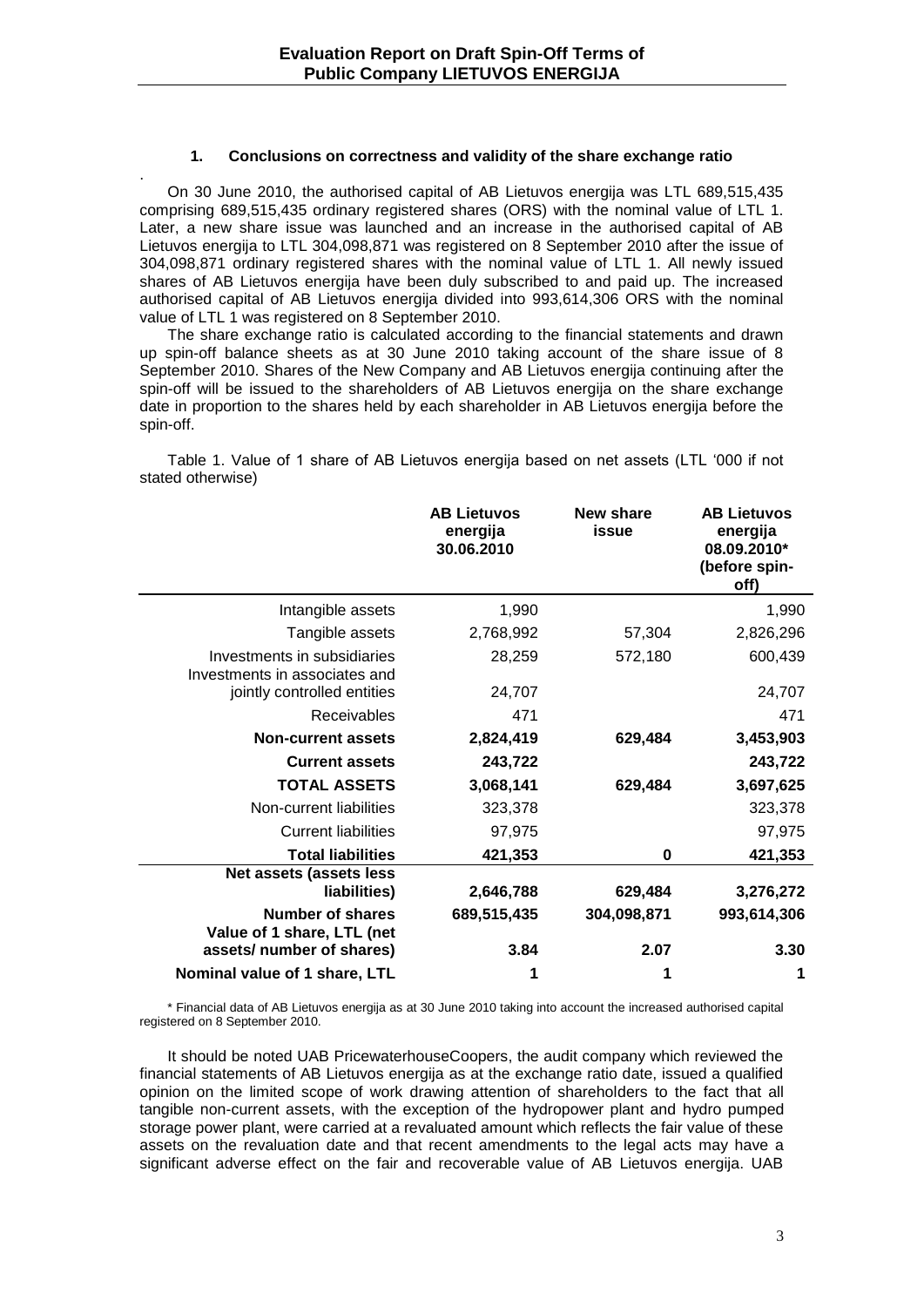PricewaterhouseCoopers was unable to provide reliable assessment of the value of noncurrent assets in the financial statements.

Legal acts of the Republic of Lithuania regulating reorganisation and spin-off processes do not require the evaluators to provide an assessment of assets and liabilities of the company taking part in the spin-off as at the share exchange ratio date. In view of that and the fact that all shareholders of AB Lietuvos energija entitled to a certain share of equity in the operating AB Lietuvos energija will acquire the same interest in both the spun-off New Company and continuing AB Lietuvos energija, the qualified opinion of UAB PricewaterhouseCoopers on the financial statements of AB Lietuvos energija has no effect on the share exchange ratio.

Net assets of AB Lietuvos energija before the spin-off (assets at book value less liabilities) comprised LTL 2,646,788,000 on 30 June 2010. Therefore, each share of the nominal value of LTL 1 entitled to net assets of LTL 3.8386 and, if assets acquired during the increase of the authorised capital of AB Lietuvos energija are added, the net asset value on the date of execution of spin-off terms (when the Board of AB Lietuvos energija approved the draft spin-off terms) is LTL 3,276,272,000 and one ORS carries LTL 3.2973 in net assets. The impairment of one ORS resulted from the above-mentioned share issue at the price of LTL 2.07 per one ORS.

In accordance with the spin-off terms, AB Lietuvos energija will divide the *authorised capital (100%) existing on the date of execution of spin-off terms (when the Board of AB Lietuvos energija approved the draft spin-off terms) between the companies operating after the spin-off, i.e. the New Company (50.75725833%) and continuing AB Lietuvos energija (49.24274167%)*. *Using the same proportion as for the attribution of the authorised capital of operating AB Lietuvos energija, each share held by a shareholder of AB Lietuvos energija will also be divided taking into account the rounding rules and share allocation procedure laid down in the spin-off terms.* 

After the New Company is spun off from AB Lietuvos energija and the latter continues operating under the prescribed terms and conditions, both companies will have good financial indicators and will be able to operate successfully. The calculation of financial indicators as a comparison of the existing AB Lietuvos energija, New Company and continuing AB Lietuvos energija is provided in Table 2 below.

| <b>Indicators</b>                                                                                                   | <b>AB Lietuvos</b><br>energija | <b>New</b><br><b>Company</b> | <b>Continuing</b><br><b>AB Lietuvos</b><br>energija |
|---------------------------------------------------------------------------------------------------------------------|--------------------------------|------------------------------|-----------------------------------------------------|
| Net working capital (current assets -<br>current liabilities), LTL '000                                             | 145.747                        | 39,980                       | 105,767                                             |
| Gross current solvency ratio (gross<br>liquidity) (current assets / current liabilities)                            | 2.49                           | 5.81                         | 2.18                                                |
| Absolute current solvency ratio (net cash /<br>current liabilities)<br>Fixed capital current solvency ratio (cash + | 1.02                           | 5.53                         | 0.60                                                |
| receivables - current liabilities / fixed<br>capital)<br>Gross debt indicator (total liabilities / total            | 0.04                           | 0.02                         | 0.13                                                |
| assets)                                                                                                             | 0.11                           | 0.13                         | 0.10                                                |

Table 2. Financial indicators of companies involved in the spin-off process

Since the existing shareholders of AB Lietuvos energija will have ownership rights in each company operating after the spin-off proportionate to their rights in AB Lietuvos energija operating before the spin-off subject to the rounding and share allocation rules, the limited scope of work indicated by UAB PricewaterhouseCoopers as well as the assets of the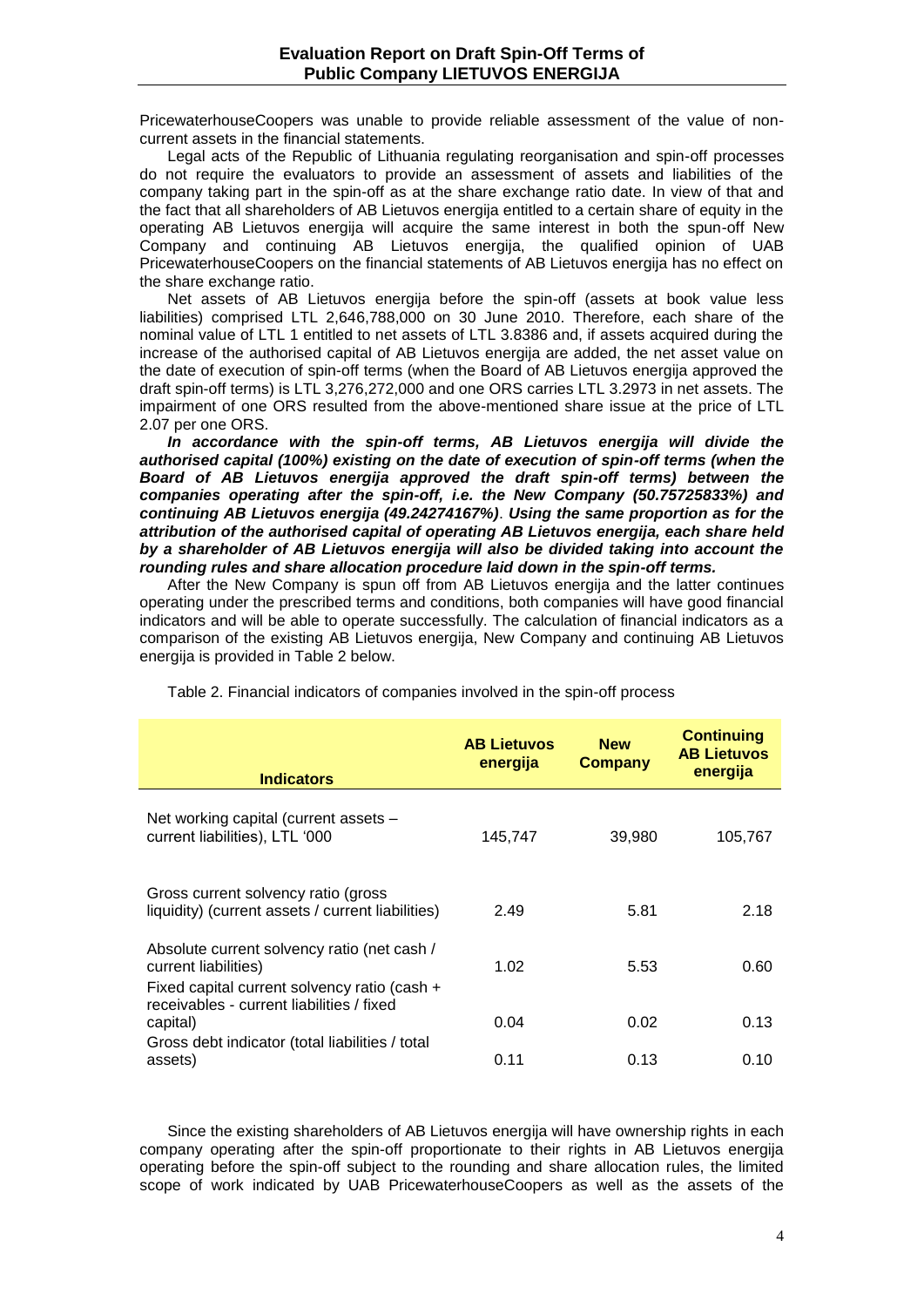hydropower plant and hydro pumped storage power plant not measured at the market value will have no effect on the ownership ratio.

*Conclusion: The share exchange ratio determined on the basis of book values of assets and liabilities as at 30 June 2010 plus the results of the share issue of 8 September 2010 is correct and valid for the purposes of exchanging a share held by every shareholder according to the adjusted authorised capital attribution ratio (Chapter XXI of Annex 1 to the Spin-Off Terms of the Public Company Lietuvos energija).* 

#### **2. Methods to determine the share exchange ratio and conclusions on suitability of methods and impact on value determination**

The authorised capital of continuing AB Lietuvos energija will be divided into 489,282,926 ordinary registered shares with the nominal value of LTL 1 and, accordingly, the authorised capital of the New Company will be divided into 504,331,380 ordinary registered shares with the nominal value of LTL 1.

The method used to allocate the shares of AB Lietuvos energija and the New Company to the shareholders of the New Company and AB Lietuvos energija continuing after the spin-off based on the proportion of attribution of the authorised capital determined on the basis of proportions of net assets (at book values as at 30 June 2010) adjusted after the changes in the authorised capital following the registration of the new share issue of AB Lietuvos energija on 8 September 2010 is correct as the existing shareholders will retain the proportions of their ownership interest before the spin-off of AB Lietuvos energija both in the New Company and in AB Lietuvos energija continuing after the spin-off.

There will be no share price differences at the time of spin-off and shareholders will receive no payments.

The following was used to determine the share exchange ratio:

- The financial statements of AB Lietuvos energija as at 30 June 2010 reviewed by UAB PricewaterhouseCoopers which presented the review report with the qualified opinion on the limited scope of work;
- The allocation of assets and liabilities between the public companies operating after the spin-off laid down in the spin-off terms of the Public Company LIETUVOS ENERGIJA;
- Results of the share issue registered on 8 September 2010.

*Conclusion: The method used to determine the share exchange ratio based on the allocation proportion of the existing authorised capital of AB Lietuvos energija by dividing the existing shares of AB Lietuvos energija into the shares of the New Company and AB Lietuvos energija continuing after the spin-off is appropriate for the purposes of determining the exchange ratio of shares of companies which will operate after the spin-off.*

# **3. Description of encountered evaluation difficulties**

Management of the Company is responsible for the financial statements of AB Lietuvos energija as at 30 June 2010. Management of AB Lietuvos energija arranged for the review of the financial statements by independent auditors and ensured their reliability. If there were any inaccuracies in these statements, they are the responsibility of management of AB Lietuvos energija.

As indicated by AB Lietuvos energija in its financial statements as at 30 June 2010, there were plans to increase the authorised capital of AB Lietuvos energija, which was subsequently increased on 8 September 2010 by issuing 304,098,871 ORS with the nominal value of LTL 1 at the issue price of LTL 2.07 per share. Since the issue price of newly issued shares is lower than the amount of net assets per share measured at the book value as at 30 June 2010, there was a change in the share exchange ratio. Shareholders who acquired shares during the above-mentioned share issue of 2010 receive a relatively larger value of net assets per share after the increase in the authorised capital than the value of net assets per one newly issued share during the share issue of 2010. Each existing shareholder was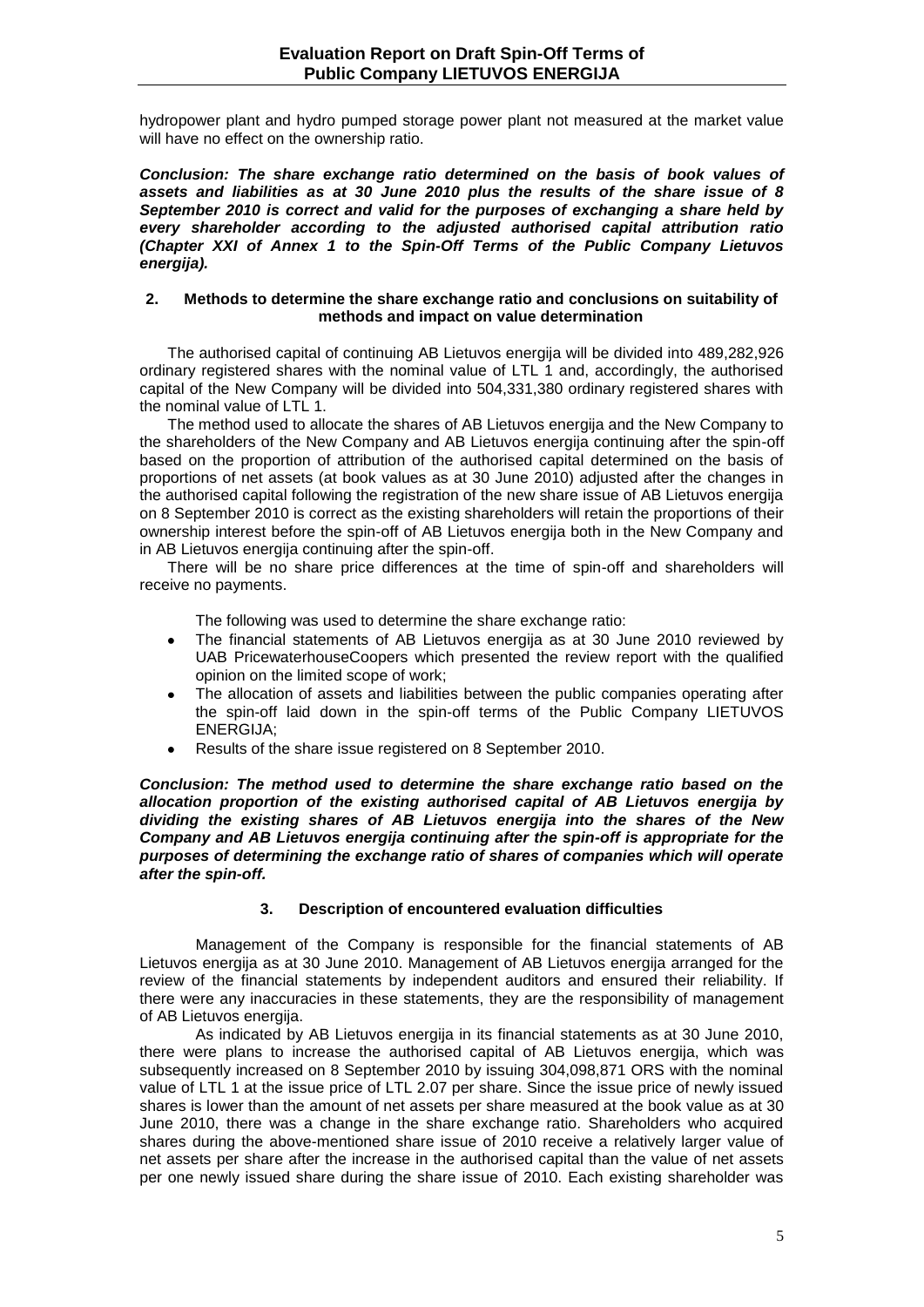entitled to exercise their pre-emption right and acquire newly issued shares and retain the same ownership ratio. Therefore, the new share issue has no effect on the determination of the share exchange ratio.

The authorised capital existing as at 30 June 2010 was divided by AB Lietuvos energija according to the share of net assets attributable to the companies which will operate after the spin-off and the results are presented in Table 3 below.

Table 3. Allocation of the authorised capital of AB Lietuvos energija as at 30 June 2010 (LTL "000 if not stated otherwise)

|                                                              | <b>AB Lietuvos</b><br>energija<br>30.06.2010 | <b>New</b><br>Company | <b>AB Lietuvos</b><br>energija<br>(continuing) |
|--------------------------------------------------------------|----------------------------------------------|-----------------------|------------------------------------------------|
| Intangible assets                                            | 1,990                                        | 395                   | 1,595                                          |
| Tangible assets                                              | 2,768,992                                    | 2,042,799             | 726,193                                        |
| Investments in subsidiaries<br>Investments in associates and | 28,259                                       | 10,161                | 18,097                                         |
| jointly controlled entities                                  | 24,707                                       | 0                     | 24,707                                         |
| Receivables                                                  | 471                                          | 0                     | 471                                            |
| <b>Total non-current assets</b>                              | 2,824,419                                    | 2,053,356             | 771,063                                        |
| <b>Current assets</b>                                        | 243,722                                      | 48,291                | 195,431                                        |
| <b>TOTAL ASSETS</b>                                          | 3,068,141                                    | 2,101,647             | 966,494                                        |
| Non-current liabilities                                      | 323,379                                      | 263,665               | 59,713                                         |
| <b>Current liabilities</b>                                   | 97,975                                       | 8,311                 | 89,664                                         |
| <b>Total liabilities</b>                                     | 421,354                                      | 271,976               | 149,377                                        |
| Net assets (assets less<br>liabilities)                      | 2,646,787                                    | 1,829,671             | 817,117                                        |
| Number of shares<br>Value of 1 share, LTL (net               | 689,515,435                                  | 476,648,124           | 212,867,311                                    |
| assets/ number of shares)                                    | 3.84                                         | 3.84                  | 3.84                                           |
| Nominal value of 1 share, LTL                                |                                              | 1                     |                                                |

Since the authorised capital of AB Lietuvos energija was increased before the date of execution of the spin-off terms (when the Board of AB Lietuvos energija approved the draft spin-off terms), the allocation of shares and, at the same time, authorised capital as at 30 June 2010 as specified in Table 3 above was adjusted by the amount of nominal values of newly issued shares assuming that if the above-mentioned events occurred on 30 June 2010 and would have affected the allocation of the authorised capital.

Table 4. Allocation of the new share issue of AB Lietuvos energija registered on 8 September 2010 (LTL "000 if not stated otherwise)

|                                         | <b>AB Lietuvos</b><br>energija<br>share issue<br>of 08.09.2010 | <b>New</b><br>Company | <b>AB Lietuvos</b><br>energija<br>(continuing) |
|-----------------------------------------|----------------------------------------------------------------|-----------------------|------------------------------------------------|
| Tangible assets                         | 57,304                                                         | 57,304                |                                                |
| Investments in subsidiaries             | 572,180                                                        |                       | 572,180                                        |
| <b>Total non-current assets</b>         | 629,484                                                        | 57,304                | 572,180                                        |
| <b>Current assets</b>                   |                                                                |                       |                                                |
| <b>TOTAL ASSETS</b>                     | 629,484                                                        | 57,304                | 572,180                                        |
| <b>Total liabilities</b>                | 0                                                              | 0                     | 0                                              |
| Net assets (assets less<br>liabilities) | 629,484                                                        | 57,304                | 572,180                                        |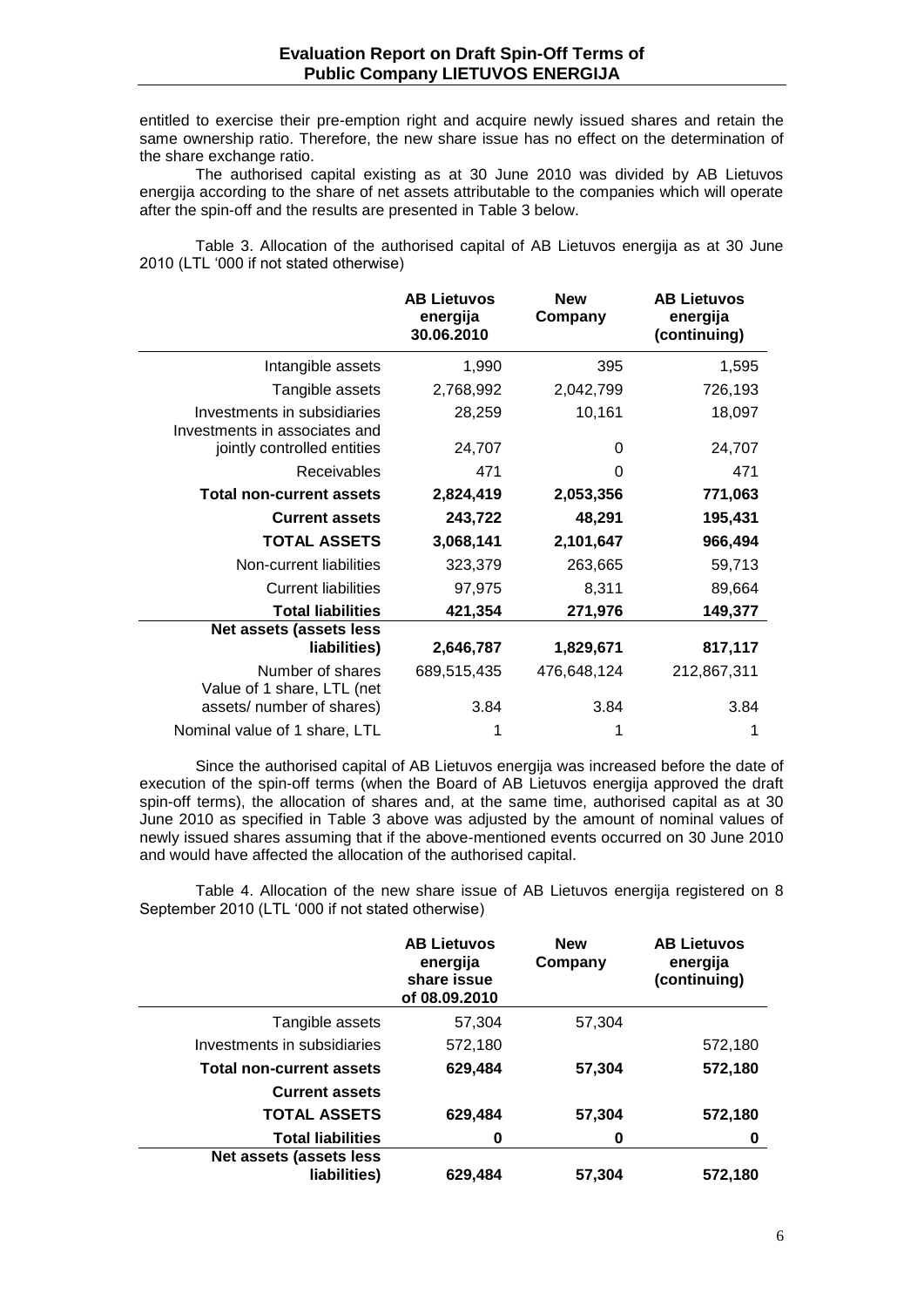| Number of shares                                        | 304.098.871 | 27,683,256 | 276,415,615 |
|---------------------------------------------------------|-------------|------------|-------------|
| Value of 1 share, LTL (net<br>assets/ number of shares) | 2.07        | 2.07       | 2.07        |
| Nominal value of 1 share, LTL                           |             |            |             |

The shares of AB Lietuvos energija existing before the spin-off, including the shares of the new issue, will be divided by adding the shares of the new issue allocated as indicated in Table 4 above to the allocation of shares indicated in Table 3 above based on the net asset value (the result is presented in Table 5 below).

Table 5. Allocation of assets and liabilities of AB Lietuvos energija to the companies operating after the spin-off (LTL "000 if not stated otherwise)

|                                                              | <b>AB Lietuvos</b><br>energija<br>08.09.2010*<br>(before spin-<br>off) | <b>New</b><br>Company | <b>AB Lietuvos</b><br>energija<br>(continuing) |
|--------------------------------------------------------------|------------------------------------------------------------------------|-----------------------|------------------------------------------------|
| Intangible assets                                            | 1,990                                                                  | 395                   | 1,595                                          |
| Tangible assets                                              | 2,826,296                                                              | 2,100,103             | 726,193                                        |
| Investments in subsidiaries<br>Investments in associates and | 600,439                                                                | 10,162                | 590,277                                        |
| jointly controlled entities                                  | 24,707                                                                 | 0                     | 24,707                                         |
| <b>Receivables</b>                                           | 471                                                                    | $\Omega$              | 471                                            |
| <b>Non-current assets</b>                                    | 3,453,903                                                              | 2,110,660             | 1,343,243                                      |
| <b>Current assets</b>                                        | 243,722                                                                | 48,291                | 195,431                                        |
| <b>TOTAL ASSETS</b>                                          | 3,697,625                                                              | 2,158,951             | 1,538,674                                      |
| Non-current liabilities                                      | 323,378                                                                | 263,665               | 59,713                                         |
| <b>Current liabilities</b>                                   | 97,975                                                                 | 8,311                 | 89,664                                         |
| <b>Total liabilities</b>                                     | 421,353                                                                | 271,976               | 149,377                                        |
| <b>Net assets</b>                                            | 3,276,272                                                              | 1,886,975             | 1,389,297                                      |
| Number of shares                                             | 993,614,306                                                            | 504,331,380           | 489,282,926                                    |
| Value of 1 share, LTL                                        | 3.30                                                                   | 3.74                  | 2.84                                           |
| Nominal value of 1 share, LTL                                | 1                                                                      |                       | 1                                              |

\* Financial data of AB Lietuvos energija as at 30 June 2010 taking into account the increased authorised capital registered on 8 September 2010.

The exchange of a share held by each shareholder of AB Lietuvos energija according to the adjusted authorised capital attribution ratio will not take account of the differences in net asset values in companies which will operate after the spin-off but this will have no effect on the proportion of shareholder equity in the New Company and continuing AB Lietuvos energija.

Part of assets of AB Lietuvos energija is set to be evaluated during the period up to the final spin-off and transfer of the spun-off part to the New Company and contributed as a property contribution to other companies in exchange for their shares. The share exchange ratio does not need to be changed because of this evaluation since the existing shareholders of AB Lietuvos energija will receive shares in both companies which will operate after the spin-off in the same proportions as they had in AB Lietuvos energija before the spin-off.

#### *Conclusion: Encountered evaluation differences have no effect on the determination of the share exchange ratio.*